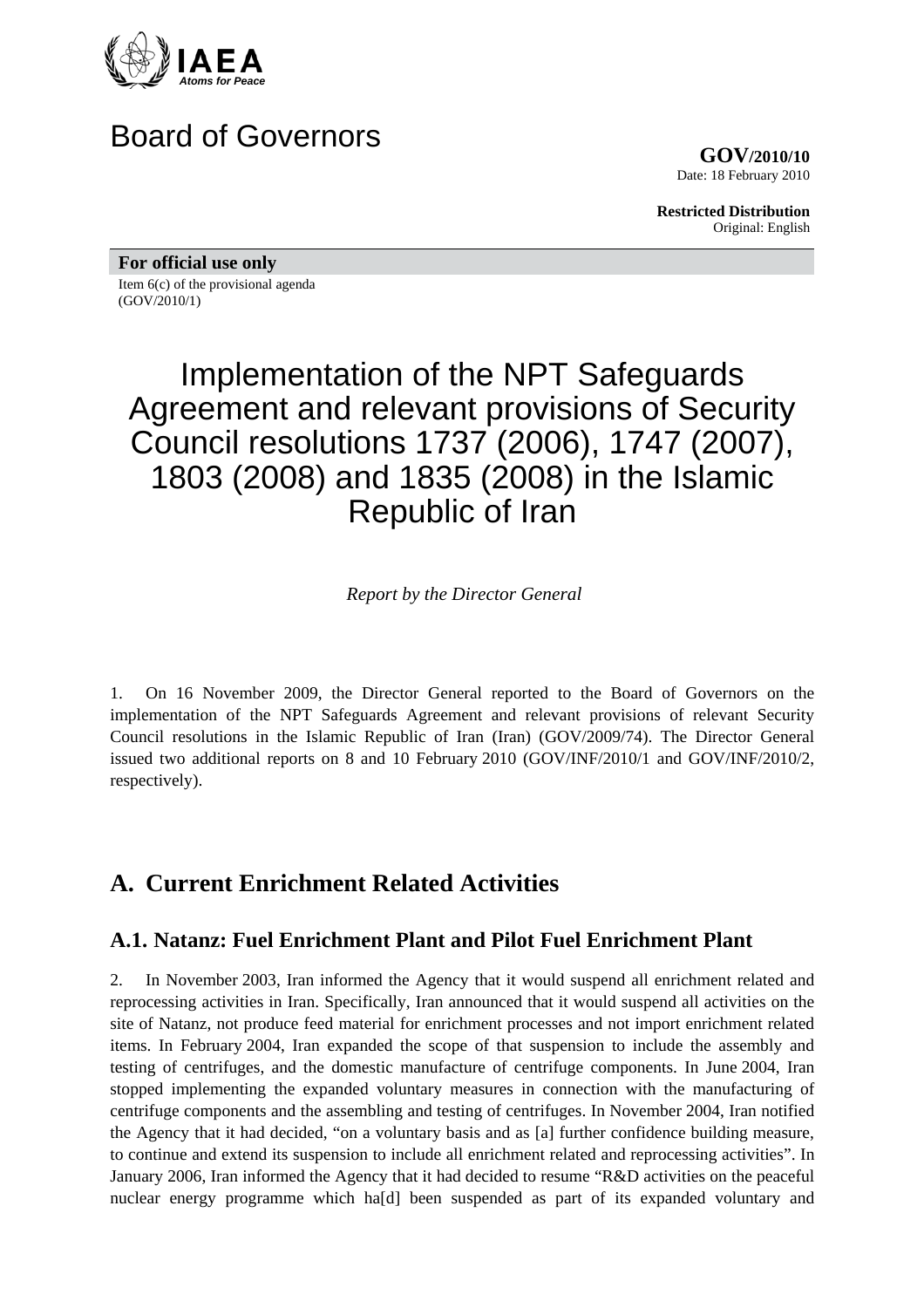non-legally binding suspension", which included the activities carried out at the Fuel Enrichment Plant (FEP) and the Pilot Fuel Enrichment Plant (PFEP) located at Natanz. Iran restarted enrichment tests at PFEP in February 2006; FEP was put into operation in February 2007.

3. There are two cascade halls at FEP: Production Hall A and Production Hall B. According to the design information submitted by Iran, eight units (Units A21 to A28) are planned for Production Hall A, with 18 cascades planned for each unit. No detailed design information has been provided for Production Hall B.

4. On 31 January 2010, Iran was feeding natural UF<sub>6</sub> into the 17 cascades of Unit A24, and 6 cascades of Unit A26, at FEP. One cascade of Unit A24 and one cascade of Unit A26 were under vacuum on that date. A number of centrifuges from the remaining 11 cascades of Unit A26 had been disconnected. Sixteen cascades of Unit A28 had been installed. Of the remaining 2 cascades of Unit A28, all centrifuges had been removed from one cascade and removal of the centrifuges from the other cascade was ongoing.<sup>1</sup> Installation work in Units A25 and A27 was ongoing. All centrifuges installed to date are IR-1 machines with 164 machines per cascade. There has been no installation work on centrifuges in Production Hall B.

5. Between 21 November 2009 and 2 December 2009, the Agency conducted a physical inventory verification (PIV) at FEP and verified that, as of 22 November 2009, 21 140 kg of natural UF<sub>6</sub> had been fed into the cascades since February 2007, and a total of 1808 kg of low enriched  $UF_6$  had been produced. The enrichment level of the low enriched  $UF_6$  product, as measured by the Agency, was 3.47% U-235. The Agency is continuing with its assessment of the PIV and is discussing the results with Iran. Iran has estimated that, between 23 November 2009 and 29 January 2010, it produced an additional 257 kg of low enriched  $UF_6$ <sup>2</sup> which would result in a total production of 2065 kg of low enriched  $UF_6$  since the startup of FEP. The nuclear material at FEP (including the feed, product and tails), as well as all installed cascades and the feed and withdrawal stations, are subject to Agency containment and surveillance.<sup>3</sup>

6. The results of the environmental samples taken at FEP as of 21 November 2009 indicate that the maximum enrichment level as declared by Iran in the relevant Design Information Questionnaire (DIQ) (i.e. less than  $5.0\%$  U-235 enrichment) has not been exceeded at that plant.<sup>4</sup> Since the last report, the Agency has successfully conducted 4 unannounced inspections at FEP, making a total of 35 such inspections since March 2007.

7. Between 14 and 16 September 2009, the Agency conducted a PIV at the PFEP, the results of which confirmed the inventory as declared by Iran, within the measurement uncertainties normally associated with such a facility. Between 28 October 2009 and 2 February 2010, a total of approximately 113 kg of natural UF<sub>6</sub> was fed into a 10-machine IR-2m cascade, a 10-machine IR-4 cascade, a 20-machine IR-2m cascade and single IR-1, IR-2, IR-2m and IR-4 centrifuges at PFEP.

<sup>&</sup>lt;sup>1</sup> On 29 January 2010, of the 8610 centrifuges which had been installed at FEP, 3772 centrifuges were being fed with UF<sub>6</sub>.

 $2$  The Agency has confirmed, through independently calibrated operator load cell readings, that, between 23 November 2009 and 29 January 2010, 2516 kg of UF<sub>6</sub> was fed into the cascades, and a total of 159 kg of low enriched UF<sub>6</sub> product and 2098 kg of UF<sub>6</sub> tails and dump material was off-loaded into UF<sub>6</sub> cylinders. The difference of 259 kg between the input and output figures comprises natural, depleted and low enriched  $UF_6$  arising mainly from hold-up in the various cold traps and is not inconsistent with the design information provided by Iran.

 $3$  In line with normal safeguards practice, small amounts of nuclear material at the facility (e.g. some waste and samples) are not under containment and surveillance.

 $4$  These results have shown particles of low enriched uranium (with up to 4.4% U-235 enrichment), natural uranium and depleted uranium (down to 0.19% U-235 enrichment).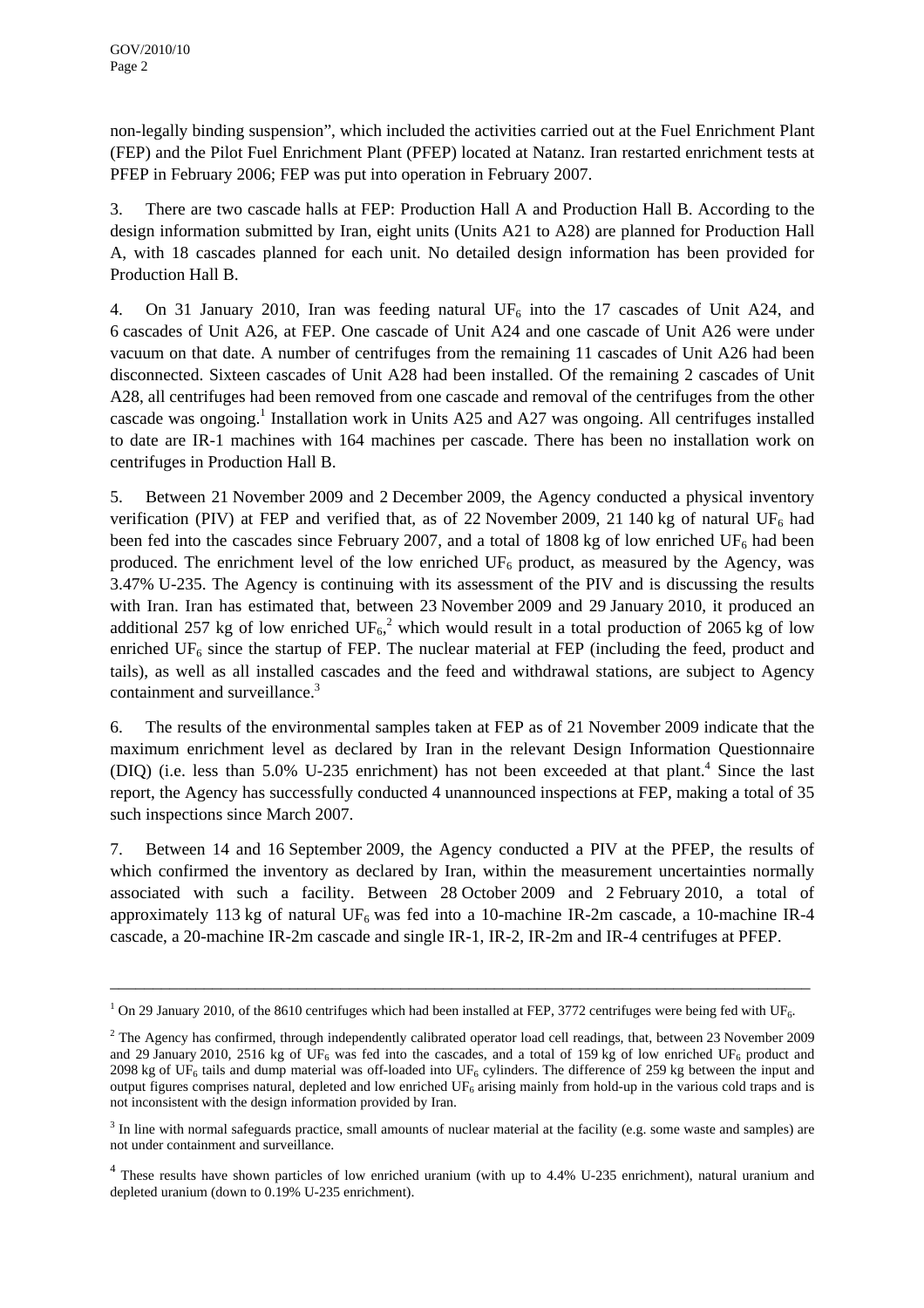8. On 8 February 2010, the Agency received a letter from Iran dated 7 February 2010 referring to "the announcement made by H.E. the President of the Islamic Republic of Iran concerning the production of the required fuel for the Tehran Research Reactor", and in that regard, submitting a revised version of the DIQ for PFEP. Iran informed the Agency that the "provision of production of less than 20% enriched uranium is being foreseen in this revised version of the DIQ". The DIQ provides for the "production of enriched UF<sub>6</sub> up to 20%".<sup>5</sup>

9. On 8 February 2010 the Agency received a separate letter from Iran, dated 8 February 2010, informing the Agency that the operator of FEP intended to transfer low enriched  $UF_6$  produced at FEP to the feed station of PFEP, and that these activities would be performed on 9 February  $2010$ .<sup>6</sup> Iran requested that the Agency be present on the site on that date.

10. On 9 February 2010, the Agency wrote to Iran seeking clarification regarding the starting date of the process for the production of  $UF_6$  enriched up to 20% U-235 and other technical details, and requesting that, in light of Article 45 of the Safeguards Agreement, no low enriched uranium be fed into the process at PFEP for enriching the material up to 20% U-235 before the necessary additional safeguards procedures were in place.

11. On 10 February 2010, when the Agency inspectors arrived at PFEP, they were informed that Iran had already begun to feed the low enriched  $UF_6$  into one cascade at PFEP the previous evening. They were also told that it was expected that the facility would begin to produce up to 20% enriched UF<sub>6</sub> within a few days. As the Board was previously informed,<sup>7</sup> there is currently only one cascade installed in PFEP that is capable of enriching the  $UF_6$  up to 20%.

12. On 14 February 2010, Iran, in the presence of Agency inspectors, moved approximately 1950 kg of low enriched  $UF_6$  from FEP to the PFEP feed station. The Agency inspectors sealed the cylinder containing the material to the feed station. Iran provided the Agency with mass spectrometry results which indicate that enrichment levels of up to 19.8% U-235 were obtained at PFEP between 9 and 11 February 2010.<sup>8</sup>

13. While the nuclear material at PFEP, as well as the cascade area and the feed and withdrawal stations, remain subject to Agency containment and surveillance, $3$  additional measures need to be put in place to ensure the Agency's continuing ability to verify the non-diversion of the nuclear material at PFEP. In a letter to Iran dated 9 February 2010, the Agency requested a meeting to discuss a revised safeguards approach for PFEP.

### **A.2. Qom: Fordow Fuel Enrichment Plant**

14. On 21 September 2009, Iran informed the Agency that it had decided "to construct a new pilot fuel enrichment plant", the Fordow Fuel Enrichment Plant (FFEP), located near the city of Qom. The Agency met with Iran between 25 and 28 October 2009, at which time it carried out design information verification (DIV) at FFEP, and held discussions with Iran on the chronology of the design and construction of FFEP, as well as its status and original purpose. The Agency verified that FFEP is being built to contain sixteen cascades, with a total of approximately 3000 centrifuges. Iran

<sup>5</sup> GOV/INF/2010/1.

 $6$  On 9 February 2010, Iran transferred approximately 10 kg of low enriched UF<sub>6</sub> to PFEP.

<sup>7</sup> GOV/INF/2010/2.

<sup>&</sup>lt;sup>8</sup> The results of the environmental samples taken at PFEP from the restart of enrichment testing in February 2006 until 15 August 2009 have shown particles of low enriched uranium (with up to 4.4% U-235 enrichment), natural uranium and depleted uranium (down to 0.27% U-235 enrichment).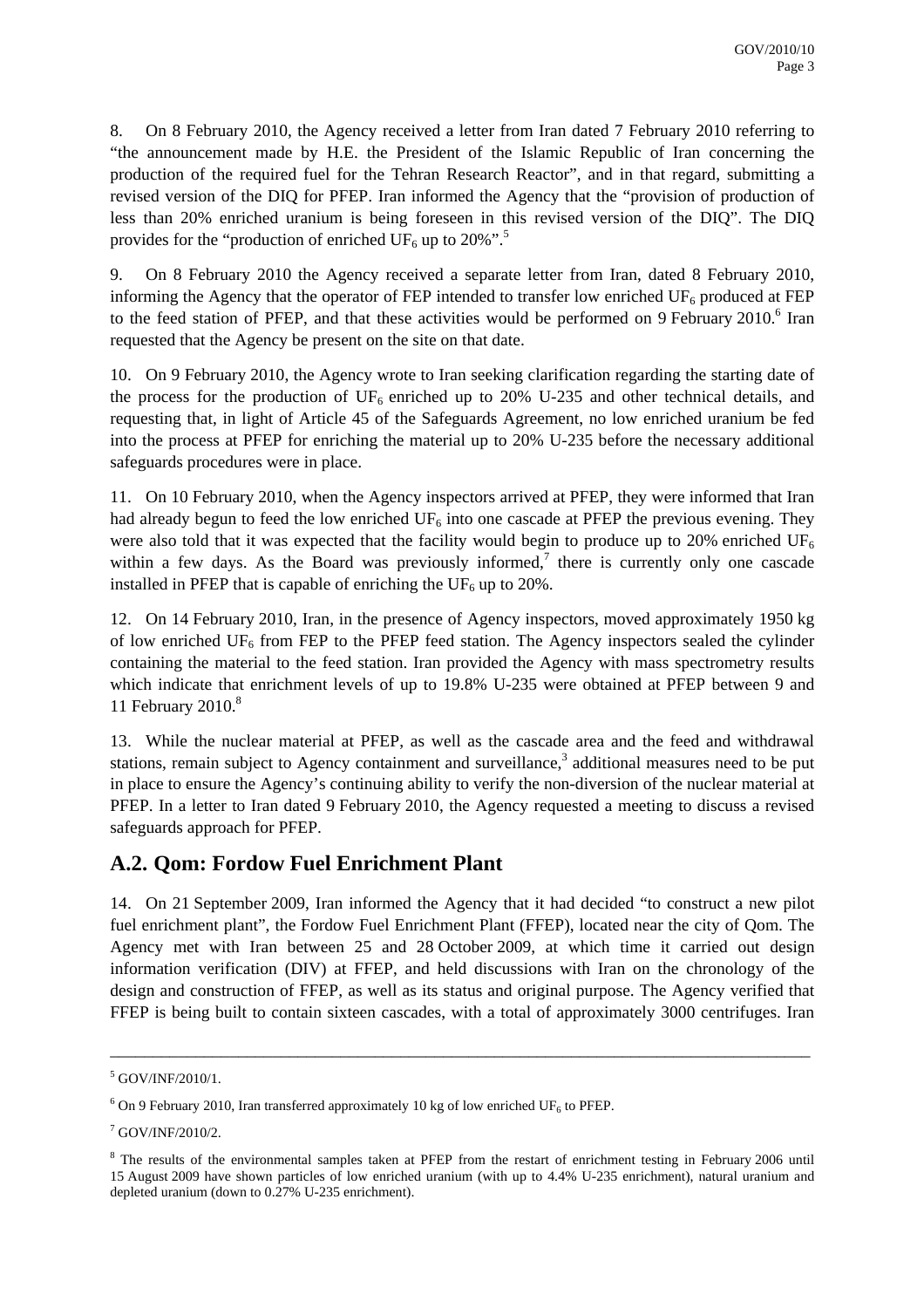indicated that it currently planned to install only IR-1 centrifuges at FFEP, but that the facility could be reconfigured to contain centrifuges of more advanced types should Iran take a decision to use such centrifuges in the future. On 28 October 2009, Iran provided the Agency with an updated DIQ for FFEP.

15. In a letter dated 2 December 2009 responding to the Agency's questions in its letter dated 6 November 2009 regarding the timing of the decision to build a third enrichment plant in Iran, other than PFEP and FEP, Iran stated that "The location [near Qom] originally was considered as a general area for passive defence contingency shelters for various utilizations. Then this location was selected for the construction of [the] Fuel Enrichment Plant in the second half of 2007". On 16 December 2009, the Agency wrote to Iran, pointing out that some of its answers had not fully addressed the Agency's requests for clarifications regarding FFEP. In the letter, the Agency referred specifically to the Agency's request that Iran confirm when the decision to construct a third enrichment plant (other than PFEP and FEP) had been taken and reiterated the need for access to companies involved in the design and construction of FFEP to confirm Iran's statement regarding the chronology and purpose of the facility. The Agency informed Iran that it had received extensive information from a number of sources detailing the design of the facility, which was consistent with the design as verified by the Agency during the DIV, and that these sources alleged that design work on the facility started in 2006, i.e. at a time when Iran itself accepts that it was bound by the modified Code 3.1 to have informed the Agency.

16. In a letter dated 22 January 2010, the Agency asked Iran for a complete DIQ for FFEP, and again reiterated its request made in October 2009 for access to relevant design documents and to companies involved in the design of the third enrichment plant in Iran. Iran has not yet responded to these requests.

17. Since 26 October 2009, the Agency has conducted five DIVs at FFEP. During three of these, the Agency took environmental samples. The results of the analyses of the samples taken on 27 October 2009 from two passivation tanks at FFEP showed the presence of a small number of depleted uranium particles that were similar to particles found at Natanz. According to Iran, the tanks had been brought to FFEP from the Natanz site. The results of the analyses of the later environmental samples are pending. The Agency has verified that the construction of the facility is ongoing, but that no centrifuges had been introduced into the facility as of 16 February 2010.

# **B. Reprocessing Activities**

18. The Agency has continued to monitor the use and construction of hot cells at the Tehran Research Reactor (TRR) and the Molybdenum, Iodine and Xenon Radioisotope Production (MIX) Facility. The Agency carried out an inspection and a DIV at TRR on 11 November 2009, and on 23 January 2010 at the MIX Facility. There were no indications of ongoing reprocessing related activities at those facilities. While Iran has stated that there have been no reprocessing related activities in Iran, the Agency can confirm this only with respect to these two facilities, as the measures of the Additional Protocol are not currently available to it for Iran.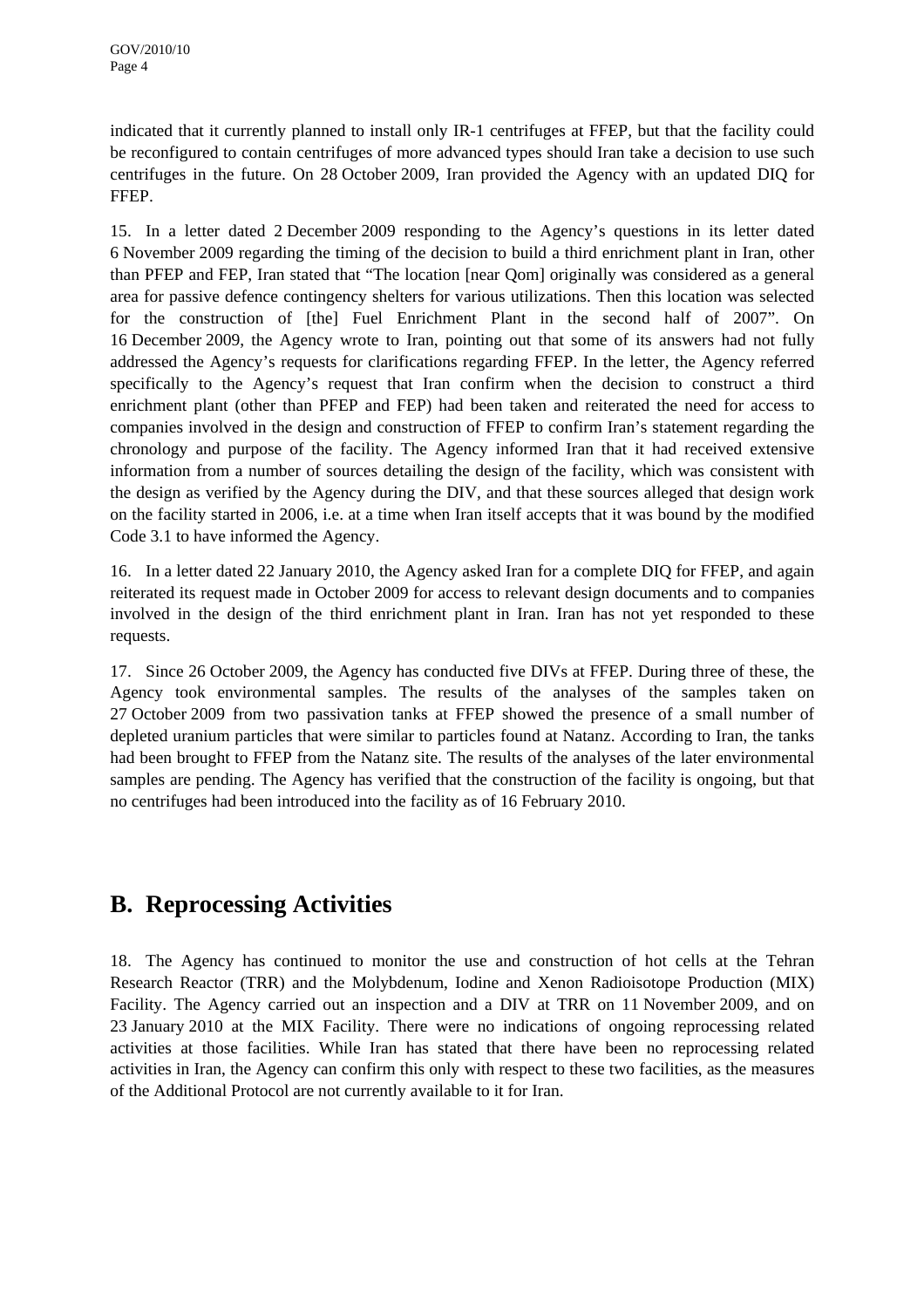# **C. Heavy Water Related Projects**

19. In resolution 1737 (2006), the Security Council decided in operative paragraph 2 thereof that Iran was to suspend certain activities, including "work on all heavy water-related projects, including the construction of a research reactor moderated by heavy water, also to be verified by the IAEA". In that resolution, the Council also decided, inter alia, that Iran "shall provide such access and cooperation as the IAEA requires to be able to verify the suspension outlined in paragraph 2 and to resolve all outstanding issues, as identified in IAEA reports".

20. As indicated in GOV/2009/74, during a DIV carried out at the Uranium Conversion Facility (UCF) at Esfahan on 25 October 2009, the Agency observed a large number of drums said by Iran to contain heavy water. In a letter dated 10 November 2009, the Agency asked Iran to confirm the number of drums and their contents, and to provide information on the origin of the heavy water. In its letter dated 18 November 2009 responding to the Agency, Iran stated that "the origin of the heavy water is the Islamic Republic of Iran".

21. In light of the request of the Security Council that the Agency verify the suspension by Iran, inter alia, of all heavy water related projects, and to report on whether Iran has established full and sustained suspension thereof, the Agency needs to be able to confirm the contents of the drums, and the origin of the heavy water said to be contained in the drums. To that end, in a letter dated 7 January 2010, the Agency informed Iran that, during the DIV at UCF scheduled for 17 January 2010, it planned to take samples of the heavy water for destructive analysis. In a letter dated 14 January 2010, Iran objected to the taking of such samples, stating that there was no provision in the Safeguards Agreement for the sampling of non-nuclear material for destructive analysis. During the 17 January 2010 DIV, the Agency counted 756 50-litre drums said by Iran to contain heavy water, and weighed a small number of randomly selected drums, but was not permitted to take samples of the heavy water to confirm the contents of the drums.

22. On 13 January 2010, the Agency carried out a DIV at the Fuel Manufacturing Plant (FMP). It confirmed that no new process equipment had been installed at the facility and that no new assemblies, rods or pellets had been produced since May 2009. On 18 January 2010, the Agency received a revised DIQ for FMP which included information originally requested by the Agency in June 2009 on the design features of the fuel assembly verified by the Agency during its May 2009 inspection at FMP.

23. On 8 February 2010, the Agency carried out a DIV at the IR-40 reactor at Arak. The Agency verified that the construction of the facility was ongoing. However, as previously indicated to the Board, in light of Iran's refusal to permit the Agency access to the Heavy Water Production Plant (HWPP), the Agency has had to rely on satellite imagery to monitor the status of that plant. Based on recent images, the HWPP seems to be in operation again. However, it has to be noted that these images can only provide information on what was happening at the time the images were taken. In accordance with the Security Council's request that the Agency verify the suspension of heavy water related projects in Iran, and particularly in light of the presence at UCF of what Iran has described as Iranian origin heavy water, the Agency needs direct access to the HWPP.

24. In a letter dated 15 February 2010, the Agency reiterated its requests that Iran make the necessary arrangements to provide the Agency, at the earliest possible date, with access to: the HWPP; the heavy water stored at UCF for the purpose of taking samples for destructive analysis; and any other location in Iran where heavy water related projects are being carried out.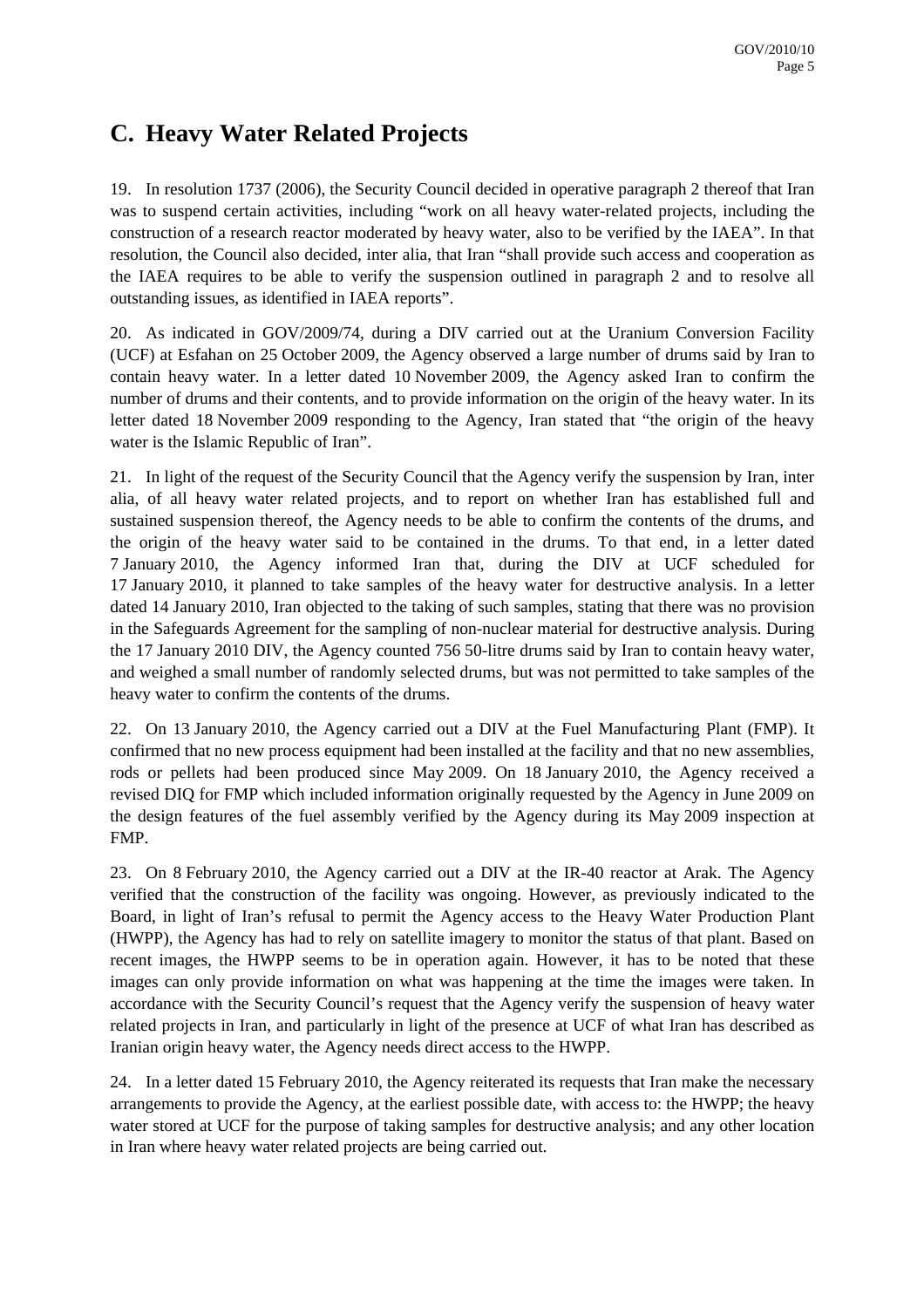# **D. Other Implementation Issues**

### **D.1. Uranium Conversion**

25. According to the design information provided by Iran and revised as of 12 November 2009, UCF will eventually include the following process lines:

- production of natural  $UF_6$  from uranium ore concentrate for further enrichment (completed and operational);
- production of natural  $UO<sub>2</sub>$  from uranium ore concentrate for the IR-40 reactor fuel (expected to be completed by March 2010);
- production of natural uranium metal ingots from  $UF_4$  for research and development (R&D) purposes (completed but not yet in operation);
- production of low enriched  $UO<sub>2</sub>$  (maximum 5% U-235 enrichment) from UF<sub>6</sub> for light water reactor fuel (building under construction);
- production of low enriched uranium metal (maximum 19.7% U-235 enrichment) from UF<sub>6</sub> for R&D purposes (no equipment installed yet);
- production of depleted UF<sub>4</sub> powder from UF<sub>6</sub> for further conversion process to uranium metal (building under construction);
- and production of depleted uranium metal from  $UF_4$  for storage and shielding purposes (construction not yet started).

Under cover of a letter dated 11 February 2010, Iran submitted an updated DIQ for UCF which included a reference to an additional R&D activity on the conversion of depleted  $UF<sub>6</sub>$  to depleted  $U_3O_8$ .

26. In October 2009, the Agency requested Iran to provide information regarding the layout, equipment and installation schedule for an analytical laboratory which Iran had indicated would be installed in an underground location in one of the storage areas of UCF. Under cover of a letter dated 13 December 2009, Iran submitted an updated DIQ for UCF which included, inter alia, the layout of the laboratory. On 9 February 2010, the Agency provided comments on the DIQ to Iran, reiterating its request that Iran include information related to the equipment and installation schedule for the laboratory.

27. On 17 January 2010, the Agency carried out an inspection and a DIV at UCF. At that time, the plant was undergoing maintenance. No  $UF_6$  has been produced since 10 August 2009; however, since that date, five tonnes of uranium in the form of  $UF<sub>6</sub>$  which had been previously produced but were held up in the process were discharged from the process on 15 November 2009. The total amount of uranium in the form of  $UF_6$  produced at UCF since March 2004 therefore is 371 tonnes (some of which has been transferred to FEP and PFEP), which remains subject to Agency containment and surveillance. Currently, there are 42 tonnes of uranium in the form of uranium ore concentrate (UOC) stored at UCF.

### **D.2. Design Information**

28. In a letter dated 29 March 2007, Iran informed the Agency that it had decided to suspend the implementation of the modified Code 3.1 of the Subsidiary Arrangements General Part, which Iran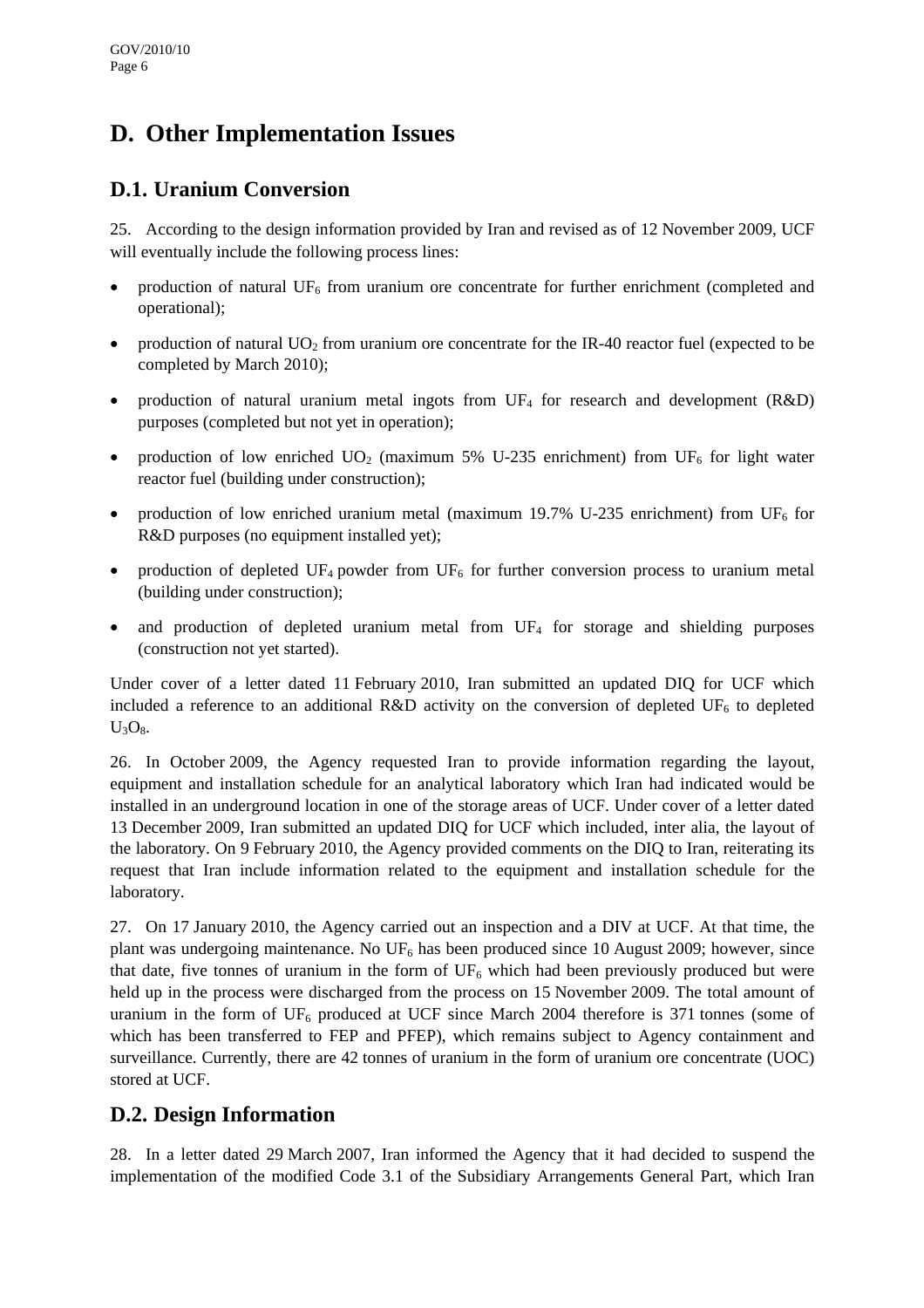had accepted in 2003. On 30 March 2007, the Agency requested Iran to reconsider its decision.<sup>9</sup> The Agency reiterated that request in a letter dated 16 October 2008.

29. The modified Code 3.1, to which Iran agreed in 2003, provides for submission to the Agency of design information for new facilities as soon as the decision to construct, or to authorize construction of, a new facility has been taken. The modified Code 3.1 also provides for the submission of further design information as the design is developed early in the project definition, preliminary design, construction and commissioning phases.

30. In accordance with Article 39 of Iran's Safeguards Agreement,  $10^{\circ}$  agreed Subsidiary Arrangements cannot be changed unilaterally; nor is there a mechanism in the Safeguards Agreement for the suspension of a provision agreed to in Subsidiary Arrangements. Therefore, the modified Code 3.1, as agreed to by Iran in 2003, remains in force for Iran.

31. Both in the case of the Darkhovin facility<sup>11</sup> and FFEP, Iran did not notify the Agency in a timely manner of the decision to construct or to authorize construction of the facilities, as required in the modified Code 3.1, and has provided only limited design information. Iran's actions in this regard are inconsistent with its obligation under the Subsidiary Arrangements to its Safeguards Agreement, and raise concerns about the completeness of its declarations.

32. In a letter to Iran dated 6 November 2009 referring to Iran's decision to build FFEP, the Agency asked Iran, inter alia, to confirm that it had not taken a decision to construct or to authorize construction of any other nuclear facilities, and that there were currently no such facilities in Iran which have not been declared to the Agency. In its reply dated 2 December 2009, Iran stated that, "The Islamic Republic of Iran will inform the Agency, as it has been done before, on the existence of any other nuclear facility in Iran in accordance to the Safeguards Agreement with the Agency (INFCIRC/214)".

33. In a letter dated 2 December 2009, the Agency referred to Iran's public announcement of its intention to build ten new uranium enrichment facilities and to statements reportedly made by Iran that the location of five sites had already been decided and that five other plants would be built throughout the country, and asked Iran whether the information contained in these reports was correct. The Agency further requested that, if a decision to construct new enrichment facilities has been taken by Iran, Iran provide the Agency with further information regarding the design and scheduling of the construction of such facilities. In its reply dated 17 December 2009, in which Iran referred to its letter of 29 March 2007 suspending the implementation of the modified Code 3.1 and reverting to the implementation of the version reflected in the Subsidiary Arrangements dated 12 February 1976, Iran stated that it would "provide the Agency with the required information if necessary".

34. Article 45 of Iran's Safeguards Agreement requires that the Agency be provided with design information in respect of a modification relevant for safeguards purposes sufficiently in advance for the safeguards procedures to be adjusted when necessary. An increase in the maximum declared enrichment level from 5% U-235 to up to 20% U-235 is clearly relevant for safeguards purposes, and, accordingly, should have been notified to the Agency with sufficient time for the Agency to adjust the existing safeguards procedures at PFEP.

<sup>9</sup> GOV/2007/22, paras 12–14.

<sup>&</sup>lt;sup>10</sup> Article 39 of the Safeguards Agreement provides, inter alia, that the Subsidiary Arrangements "may be extended or changed by agreement between the Government of Iran and the Agency …".

<sup>&</sup>lt;sup>11</sup> GOV/2009/74, para. 26.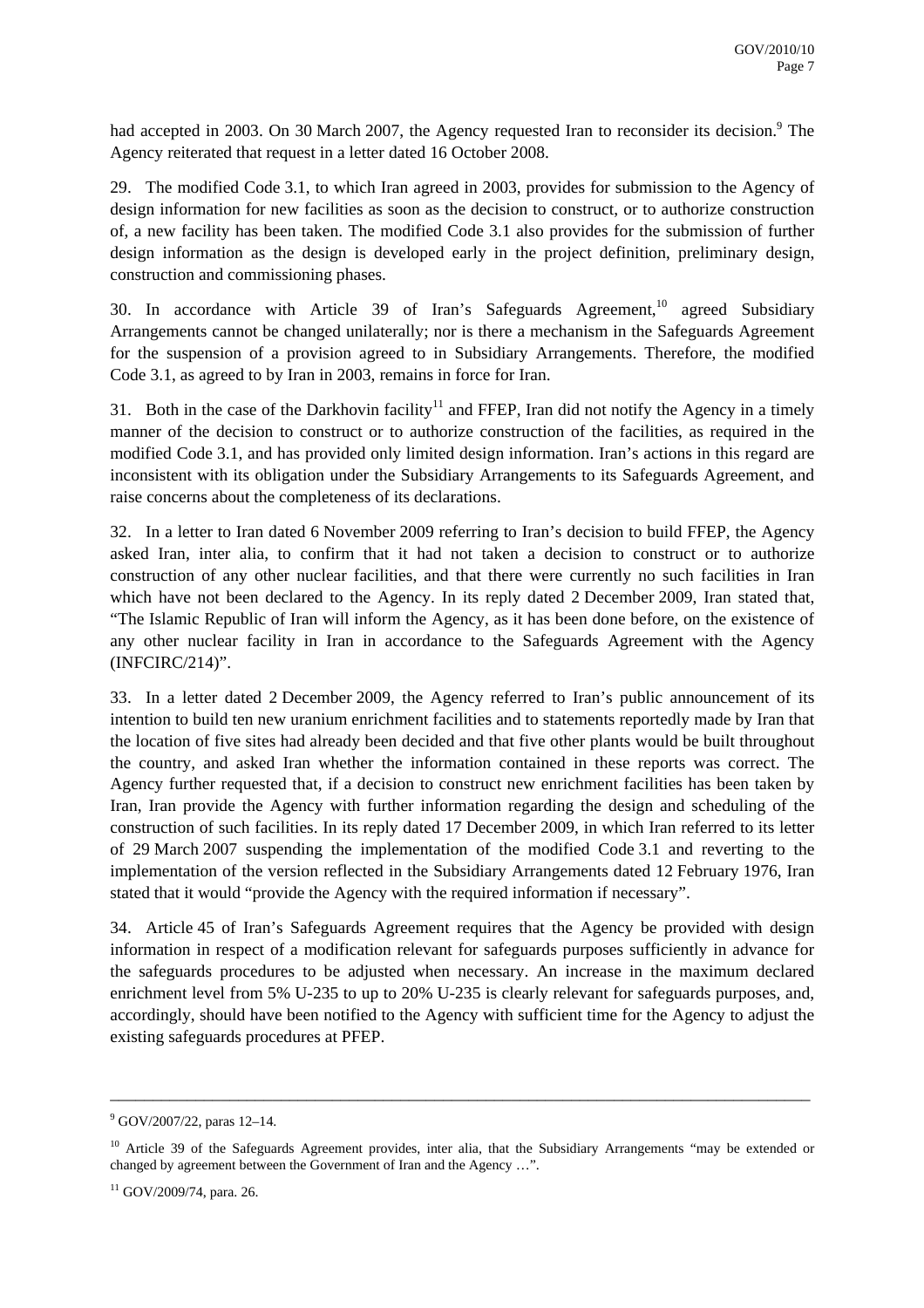35. Iran has not yet resumed implementation of the modified Code 3.1. It remains the only State with significant nuclear activities which has a comprehensive safeguards agreement in force but is not implementing the provisions of the modified Code 3.1. It is important to note that the absence of such early information reduces the time available for the Agency to plan the necessary safeguards arrangements, especially for new facilities, and reduces the level of confidence in the absence of other nuclear facilities.

### **D.3. Other Matters**

36. On 8 December 2009, at the request of Iran, seals were detached from 31 containers at the Bushehr Nuclear Power Plant (BNPP) so that a technical examination of the fuel assemblies imported from the Russian Federation for use at the BNPP could be carried out. Upon completion of the technical examination, the fuel assemblies will be re-verified by the Agency, and placed again under seal.

37. On 9 January 2010, the Agency conducted a DIV at the Jabr Ibn Hayan Multipurpose Research Laboratory (JHL) in Tehran, during which the Agency was informed that pyroprocessing R&D activities had been initiated at JHL to study the electrochemical production of uranium metal. In a letter dated 3 February 2010, the Agency requested Iran to provide more information regarding these activities.

38. Based on satellite imagery, the Agency assesses that uranium recovery activities are continuing in the area of the Bandar Abbas Uranium Production Plant.

39. Since early 2008, the Agency has requested that Iran provide access to additional locations related, inter alia, to the manufacturing of centrifuges, R&D on uranium enrichment and uranium mining and milling (GOV/2008/15, para. 13). Particularly in light of recent developments in, and statements by, Iran regarding the planned construction of new nuclear facilities, the Agency requests Iran to grant the Agency access to these locations as soon as possible.

# **E. Possible Military Dimensions**

40. In order to confirm, as required by the Safeguards Agreement, that all nuclear material in Iran is in peaceful activities, the Agency needs to have confidence in the absence of possible military dimensions to Iran's nuclear programme. Previous reports by the Director General have detailed the outstanding issues and the actions required of Iran,  $\frac{1}{2}$  including, inter alia, that Iran implement the Additional Protocol and provide the Agency with the information and access necessary to: resolve questions related to the alleged studies; clarify the circumstances of the acquisition of the uranium metal document; clarify procurement and R&D activities of military related institutes and companies that could be nuclear related; and clarify the production of nuclear related equipment and components by companies belonging to the defence industries.

41. The information available to the Agency in connection with these outstanding issues is extensive and has been collected from a variety of sources over time. It is also broadly consistent and credible in terms of the technical detail, the time frame in which the activities were conducted and the people and

<sup>&</sup>lt;sup>12</sup> A summary of the issues was provided to the Board in Section E of GOV/2008/15, and most recently in GOV/2009/74, para. 31.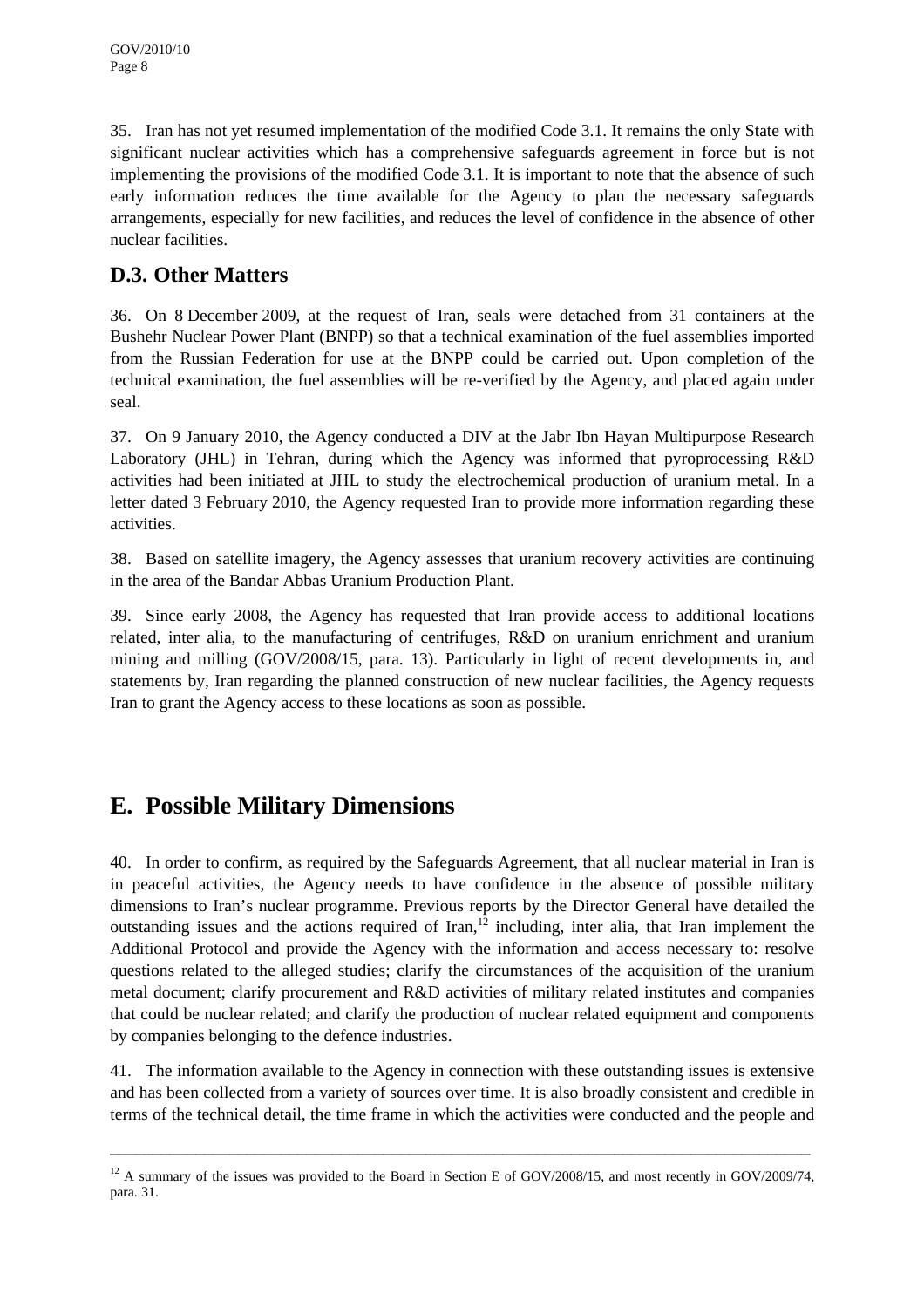organizations involved. Altogether, this raises concerns about the possible existence in Iran of past or current undisclosed activities related to the development of a nuclear payload for a missile. These alleged activities consist of a number of projects and sub-projects, covering nuclear and missile related aspects, run by military related organizations.

42. Among the activities which the Agency has attempted to discuss with Iran are: activities involving high precision detonators fired simultaneously; studies on the initiation of high explosives and missile re-entry body engineering; a project for the conversion of  $UO<sub>2</sub>$  to  $UF<sub>4</sub>$ , known as "the green salt project"; and various procurement related activities. Specifically, the Agency has, inter alia, sought clarification of the following: whether Iran was engaged in undeclared activities for the production of UF4 (green salt) involving the Kimia Maadan company; whether Iran's exploding bridgewire detonator activities were solely for civil or conventional military purposes; whether Iran developed a spherical implosion system, possibly with the assistance of a foreign expert knowledgeable in explosives technology; whether the engineering design and computer modelling studies aimed at producing a new design for the payload chamber of a missile were for a nuclear payload; and the relationship between various attempts by senior Iranian officials with links to military organizations in Iran to obtain nuclear related technology and equipment.

43. The Agency would also like to discuss with Iran: the project and management structure of alleged activities related to nuclear explosives; nuclear related safety arrangements for a number of the alleged projects; details relating to the manufacture of components for high explosives initiation systems; and experiments concerning the generation and detection of neutrons. Addressing these issues is important for clarifying the Agency's concerns about these activities and those described above, which seem to have continued beyond 2004.

44. Since August 2008, Iran has declined to discuss the above issues with the Agency or to provide any further information and access (to locations and/or people) to address these concerns, asserting that the allegations relating to possible military dimensions to its nuclear programme are baseless and that the information to which the Agency is referring is based on forgeries.

45. With the passage of time and the possible deterioration in the availability of information, it is important that Iran engage with the Agency on these issues, and that the Agency be permitted to visit all relevant sites, have access to all relevant equipment and documentation, and be allowed to interview relevant persons, without further delay. Iran's substantive engagement would enable the Agency to make progress in its work. Through Iran's active cooperation, progress has been made in the past in certain other areas where questions have been raised; this should also be possible in connection with questions about military related dimensions.

# **F. Summary**

46. While the Agency continues to verify the non-diversion of declared nuclear material in Iran, Iran has not provided the necessary cooperation to permit the Agency to confirm that all nuclear material in Iran is in peaceful activities.

47. Iran is not implementing the requirements contained in the relevant resolutions of the Board of Governors and the Security Council, including implementation of the Additional Protocol, which are essential to building confidence in the exclusively peaceful purpose of its nuclear programme and to resolve outstanding questions. In particular, Iran needs to cooperate in clarifying outstanding issues which give rise to concerns about possible military dimensions to Iran's nuclear programme, and to